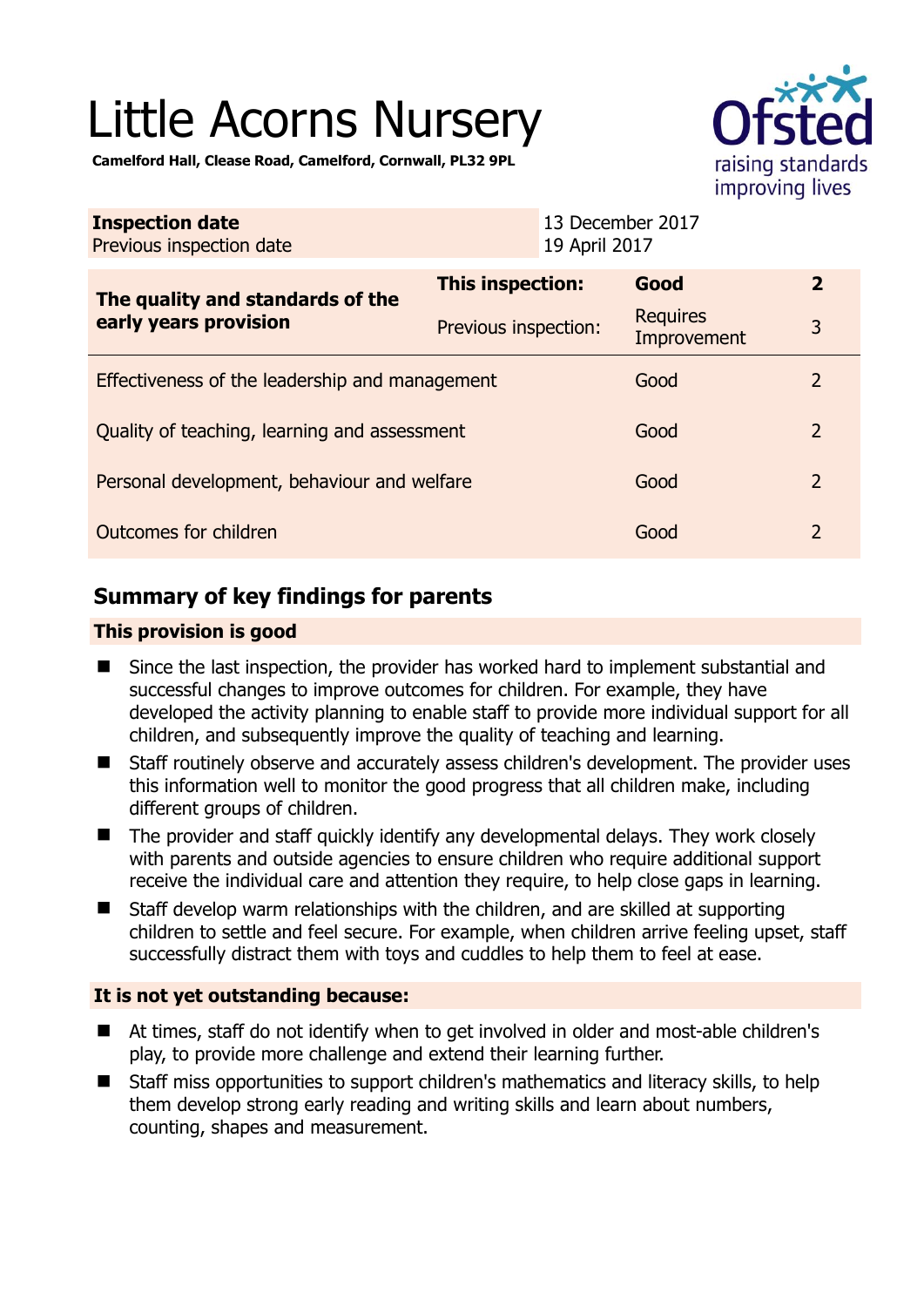# **What the setting needs to do to improve further**

#### **To further improve the quality of the early years provision the provider should:**

- support staff to recognise when to intervene in older and most-able children's play and activities, to provide more challenge in their learning and help them make greater progress
- make best use of all opportunities to extend children's early reading and writing skills and to help them learn about numbers, counting, shapes and measurement.

## **Inspection activities**

- The inspector observed children's interactions with staff, and their participation in activities and routine tasks.
- The inspector carried out a joint observation with the provider to evaluate the quality of teaching and learning during an adult-led activity.
- The inspector took account of the views of staff, children and parents spoken to during the inspection.
- $\blacksquare$  The inspector held meetings with the provider at appropriate times during the inspection.
- The inspector sampled a range of documentation, including action plans of changes since the last inspection, children's learning records, and staff's qualification and training certificates.

## **Inspector**

Sarah Madge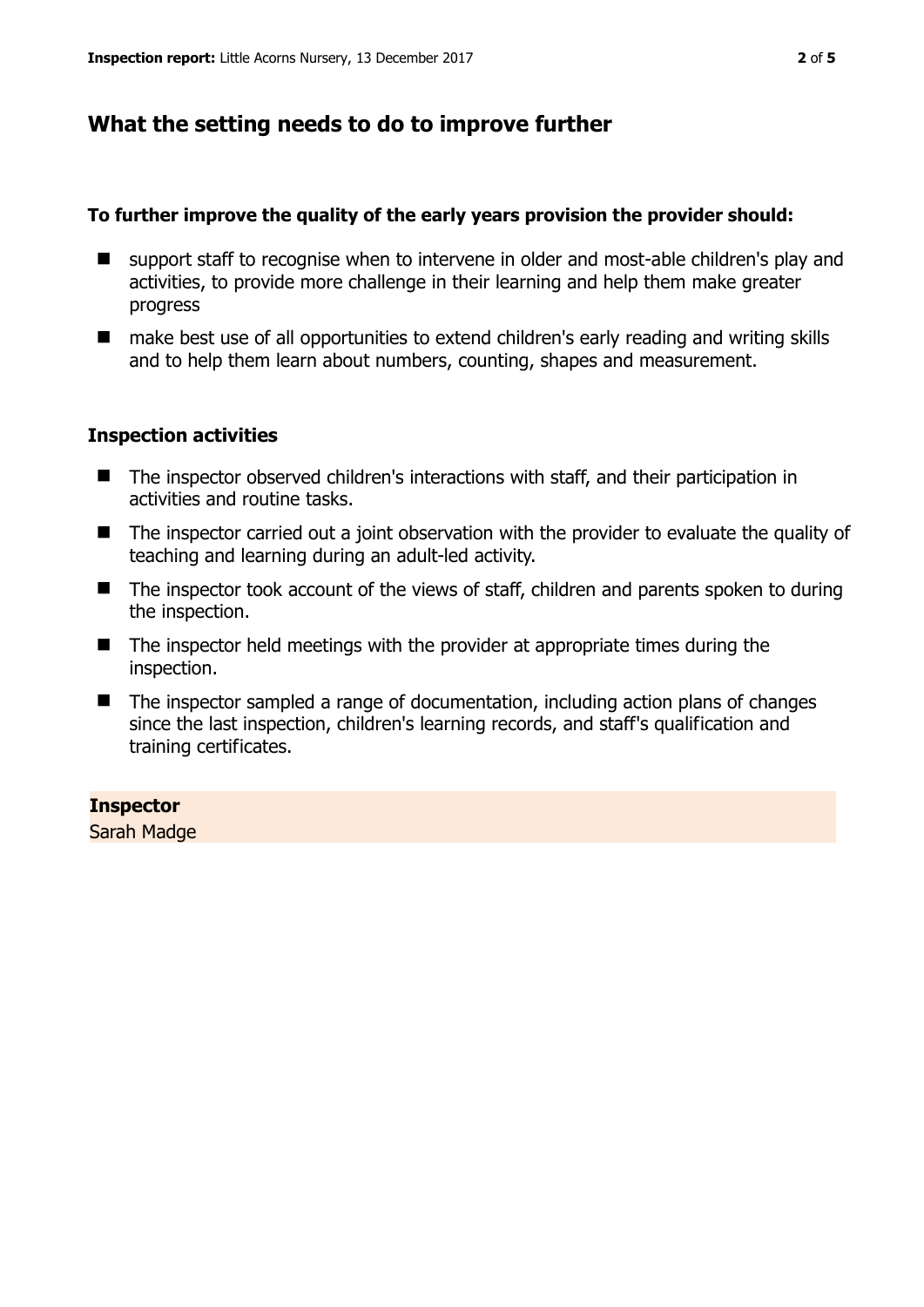## **Inspection findings**

#### **Effectiveness of the leadership and management is good**

Safeguarding is effective. The provider and staff have a secure knowledge of the procedures that enable them to protect and safeguard children's welfare. The provider has improved the effectiveness of self-evaluation and quickly addressed the weaknesses raised at the previous inspection. She now closely monitors staff's performance and provides frequent opportunities for them to share good practice with each other, such as during peer observations. This has developed staff's confidence to reflect on their own and each other's practice. For example, staff have become more aware of the need to allow enough time for children to think and respond during discussions. Staff make good use of other professional development opportunities, such as through additional training, to enhance their skills. For instance, after learning more about supporting children's personal and emotional development, staff have introduced regular yoga sessions with the aim of creating a calm and positive environment at the start of the day. The provider is currently planning to strengthen links with parents further, to encourage a more regular exchange of information about children's learning.

#### **Quality of teaching, learning and assessment is good**

Staff work closely with parents when children begin attending, to help them get to know children and identify their stage of development from the start. Children develop good communication and language skills, and staff support this area well. For example, they routinely use sign language to accompany their speech, and make good use of questions to encourage children to share their thoughts and ideas. Staff provide many different ways for children to develop good coordination and dexterity. For instance, children enjoy using hammers and nails under close adult supervision, and they investigate the effects of different tools on play dough. Children have regular opportunities to explore technology, such as when skilfully using touchscreen devices to play educational games.

#### **Personal development, behaviour and welfare are good**

Staff successfully use a good range of strategies to help children learn to manage their feelings and behaviours. For instance, they give children a warning before the end of the session so children anticipate the activity changes and are able to finish their play in their own way. Children listen to staff, follow instructions and eagerly help with routine tasks, such as tidying up. Staff effectively support children to become independent through the daily routines. Children respond well when staff celebrate and praise their efforts, and they develop good confidence.

#### **Outcomes for children are good**

Children are motivated to learn and develop good skills to support them with their future learning. For example, they carefully pour milk from a jug without adult support, and know to take off and put away their own coat. Children develop good physical skills, such as learning to stretch and balance in different ways during yoga sessions. They play well with friends and use language effectively to express themselves.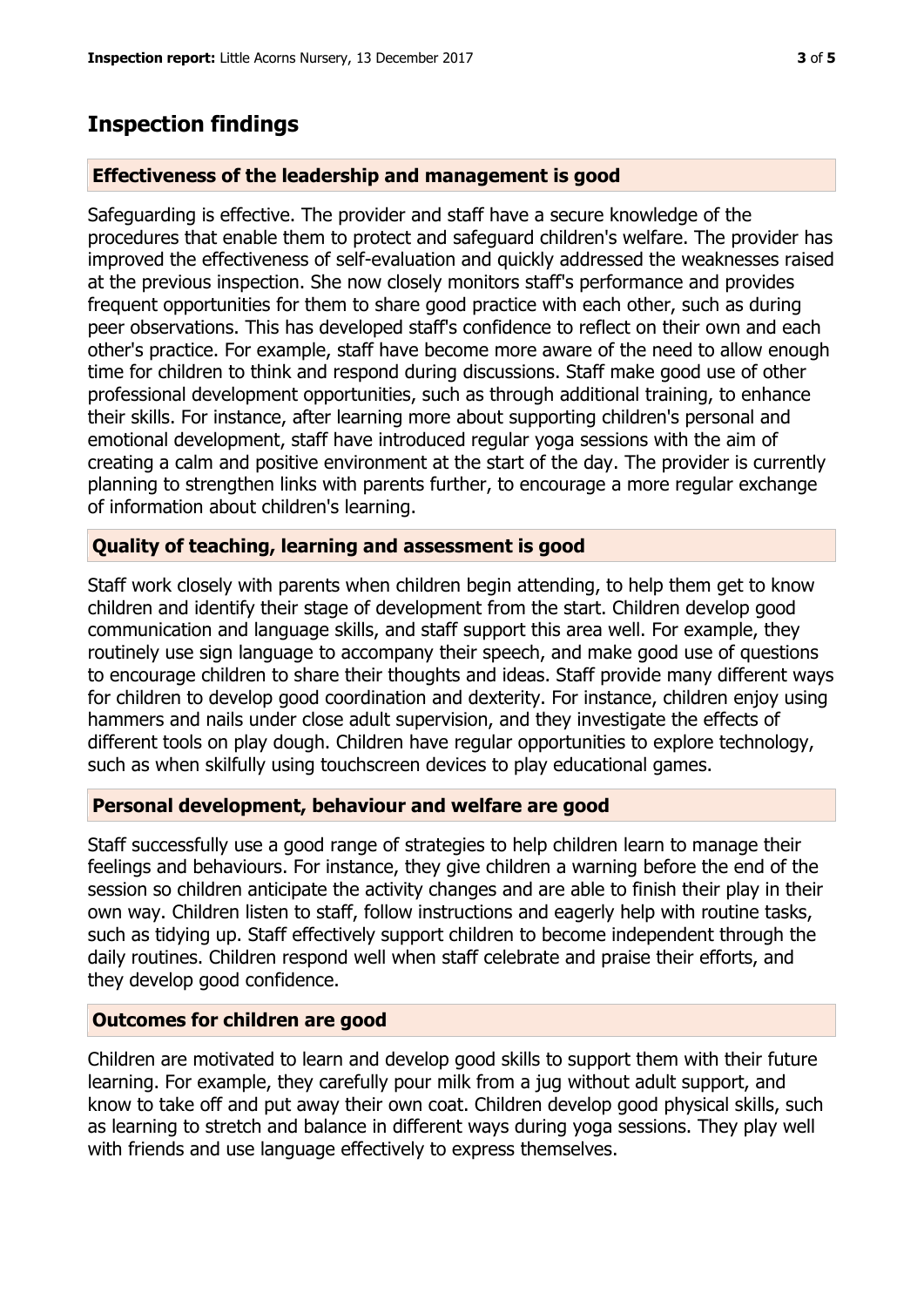# **Setting details**

| Unique reference number                             | 102788                                                                               |  |
|-----------------------------------------------------|--------------------------------------------------------------------------------------|--|
| <b>Local authority</b>                              | Cornwall                                                                             |  |
| <b>Inspection number</b>                            | 1097917                                                                              |  |
| <b>Type of provision</b>                            | Full-time provision                                                                  |  |
| Day care type                                       | Childcare - Non-Domestic                                                             |  |
| <b>Registers</b>                                    | Early Years Register, Compulsory Childcare<br>Register, Voluntary Childcare Register |  |
| <b>Age range of children</b>                        | $2 - 4$                                                                              |  |
| <b>Total number of places</b>                       | 20                                                                                   |  |
| Number of children on roll                          | 36                                                                                   |  |
| Name of registered person                           | Little Acorns Nursery at Camelford                                                   |  |
| <b>Registered person unique</b><br>reference number | RP520041                                                                             |  |
| Date of previous inspection                         | 19 April 2017                                                                        |  |
| <b>Telephone number</b>                             | 01840 212114                                                                         |  |

Little Acorns Nursery opened in 1980 and re-registered in 2006 in Camelford, Cornwall. The nursery is open from 8am to 5pm on Monday, from 8am to 3pm on Tuesday, and from 9am to 3pm on Wednesday to Friday, during term time only. There are seven members of staff who work directly with children. They all hold appropriate early years qualifications. A childcare-qualified administrator supports the day-to-day running of the setting. The nursery receives early education funding to provide free places for children aged two, three and four years.

This inspection was carried out by Ofsted under sections 49 and 50 of the Childcare Act 2006 on the quality and standards of provision that is registered on the Early Years Register. The registered person must ensure that this provision complies with the statutory framework for children's learning, development and care, known as the early years foundation stage.

Any complaints about the inspection or the report should be made following the procedures set out in the guidance 'Complaints procedure: raising concerns and making complaints about Ofsted', which is available from Ofsted's website: www.gov.uk/government/organisations/ofsted. If you would like Ofsted to send you a copy of the guidance, please telephone 0300 123 4234, or email enquiries@ofsted.gov.uk.